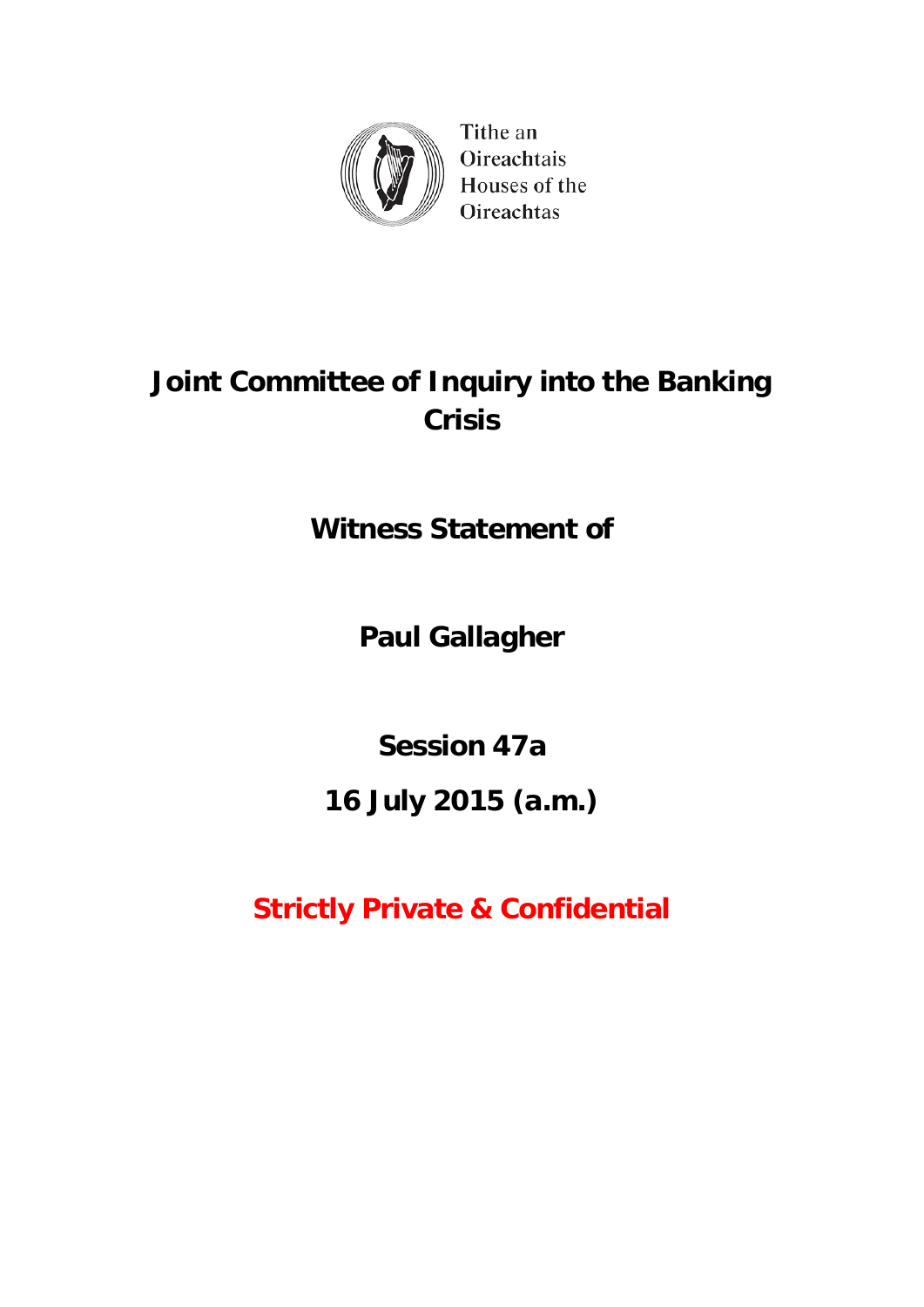As indicated on its cover page, the document(s) contained within are confidential unless and until the Joint Committee decides otherwise including where the Joint Committee publishes such document(s). For the avoidance of doubt, "documents" include witness statements in this context. Further to section 37 of the Houses of the Oireachtas (Inquiries, Privileges and Procedures) Act 2013 ("the Act"), while the documents remain confidential, you must not disclose the document(s) or divulge in any way that you have been given the document(s), other than:

"(a) with the prior consent in writing of the committee,

(b) to the extent necessary for the purposes of an application to the Court, or in any proceedings of the Part 2 inquiry, or

(c) to his or her legal practitioner. $1$ <sup>1</sup>

Serious sanctions apply for breach of this section. In particular, your attention is drawn to section 41(4) of the Act, which makes breach of section 37(1) a criminal offence.

**.** 

<span id="page-1-0"></span><sup>1</sup> *See s.37 of the Houses of the Oireachtas (Inquiries, Privileges and Procedures) Act 2013*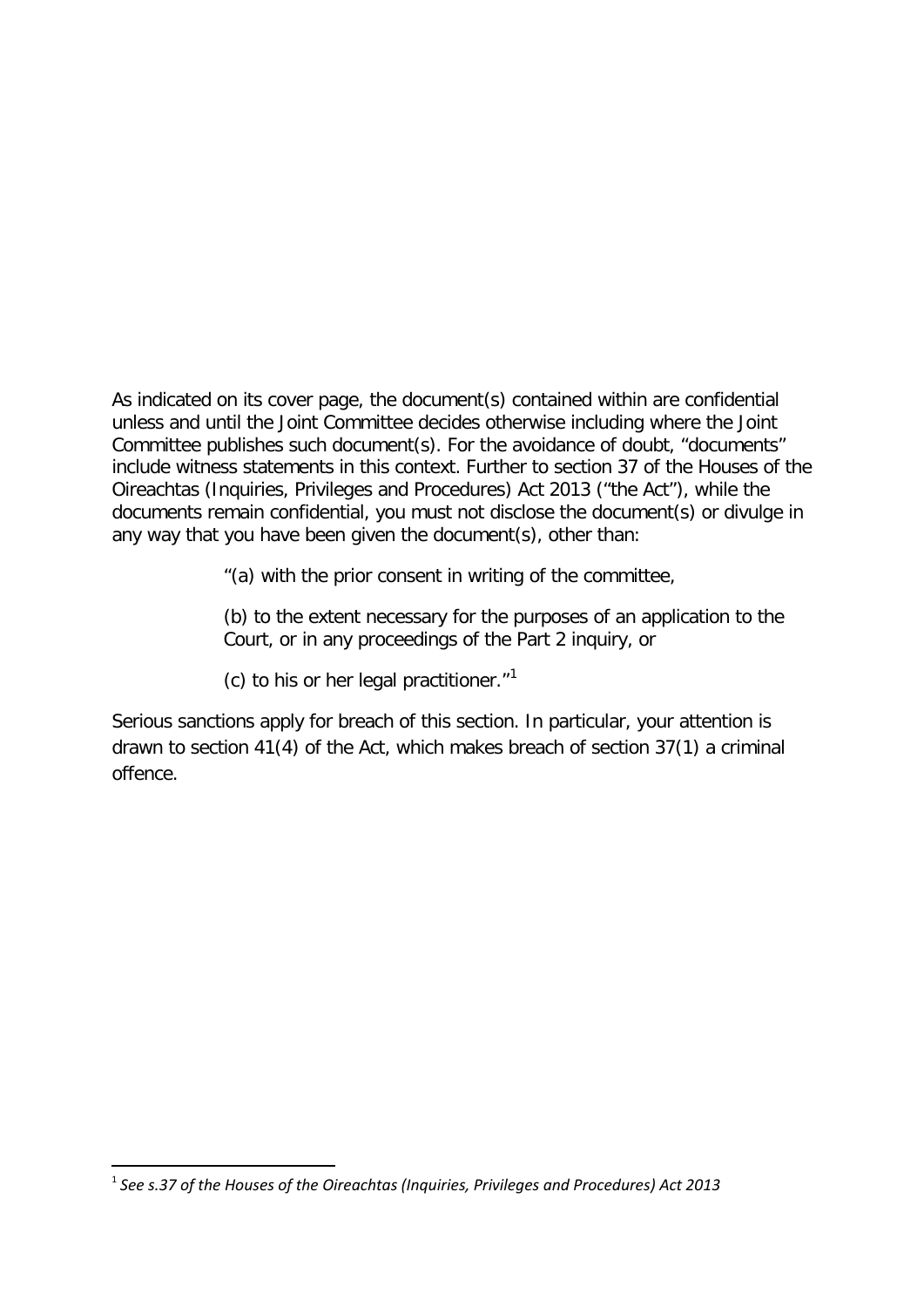## **BANKING INQUIRY**

# **STATEMENT OF PAUL GALLAGHER**

# **INTRODUCTION**

- $\mathbf{1}$ . It will be obvious to the Committee, that in appearing before it, I am not invoking the exemption from attendance before the Committee provided for in respect of the Attorney General by Section 67(6) of the Act. I have adopted this course of action having regard to the unique importance of this Inquiry. I emphasise this at the outset, because  $-$  as I know the Committee will understand  $-$  the exemption conferred by section 67(6) has been stipulated by the Oireachtas for good and important reasons having regard to the very particular position of the Attorney General and the Office of the Attorney General, under the Constitution and the law. I am therefore anxious to make clear that I appear expressly without prejudice to any future Inquiry which may request the attendance of any Attorney General or former Attorney General who cannot be the subject of a direction.
- $2.$ I will endeavour to provide assistance to the Committee in respect of the lines of inquiry specified in the Committee's letter to me of 29<sup>th</sup> April 2015.
- 3. The Committee is also aware that I am subject to a general obligation to observe legal professional privilege when providing this statement. I note that the Government has decided to make a particular limited waiver of its legal privilege. I have not seen the Government decision but it appears I will be allowed to answer any questions posed to me with regard to my advice to the Government. when I appear before the Committee. I am of course subject to an obligation to respect Cabinet confidentiality.

#### **CATEGORY C2(b)**

# ROLE OF ADVISORS IN ANALYSING THE CRISIS (TO INCLUDE CRISIS **MANAGEMENT OPTIONS)**

 $4.$ I am not in a position to comment on the role of advisors in recommending or analysing policy options. Advisors on such matters liaised and interacted directly with the Department of Finance and/or the relevant government departments and

 $\mathbf{1}$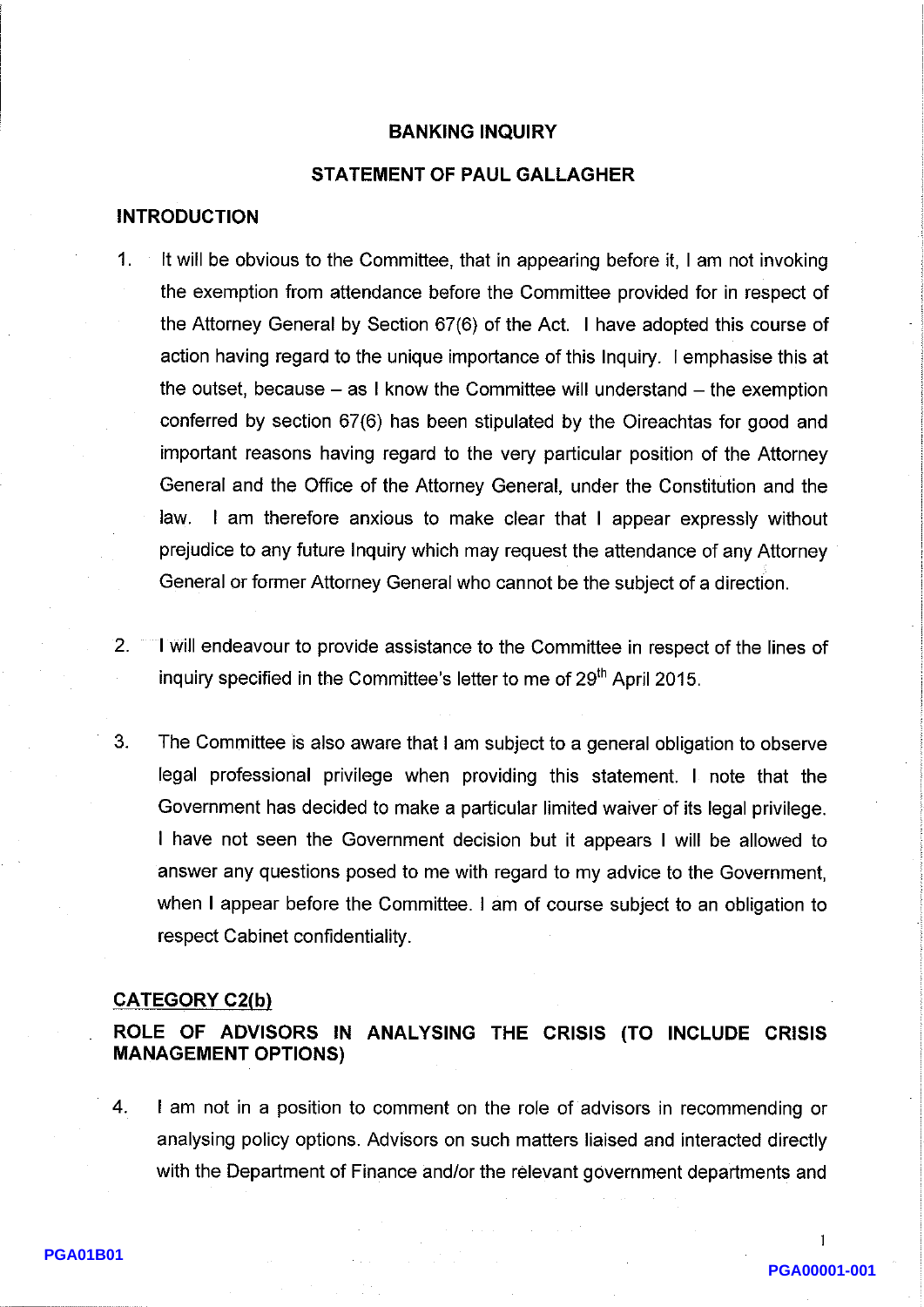not the Office of the Attorney General ("AGO"). The policy options being considered or chosen by the Department of Finance were referred to the AGO when legal issues arose in connection with those options. Many of the policy options were formulated following consideration by the Department of Finance of advice received from external advisors. My role as Attorney General and the role of the AGO was to provide the legal support necessary to ensure that the required legal advice or legislation was prepared for the implementation of the chosen policy options (assuming there was no legal impediment to so doing) and to ensure that the correct legal framework and language were used to fulfil the intentions behind the Government's policy decisions.

#### **CATEGORY C3(a)**

# APPRAISAL OF THE CONDITIONS PRIOR TO INCREASING THE DEPOSIT **GUARANTEE SCHEME**

- On 20<sup>th</sup> September 2008 the Government decided to increase the statutory limit 5. for the Deposit Guarantee Scheme for banks and building societies from  $\epsilon$ 20,000 to  $\epsilon$ 100,000 per deposit and to provide coverage in respect of 100% of the deposit. The Government issued a statement to that effect on the same day. I was not involved in any appraisal of the conditions prior to the decision to increase the coverage provided by the Scheme.
- 6. The Financial Services (Deposit Guarantee Scheme) Bill 2009 was approved at a Government meeting on the 28<sup>th</sup> April 2009 and the legislation was enacted on the  $18<sup>th</sup>$  June 2009. The Act provided for the making of regulations regarding the amount payable to a person maintaining eligible deposits with a credit institution.
- $7<sub>1</sub>$ The legislation empowered the Minister after consulting with the Central Bank, if he considered it necessary in the public interest, and in the interest of the proper and orderly regulation of credit institutions, to make regulations providing for a guarantee in excess of the minimum amount required by Directive 94/19/EC of 30 May 1994 on Deposit Guarantee Schemes or any directive amending or replacing that directive.

 $\overline{2}$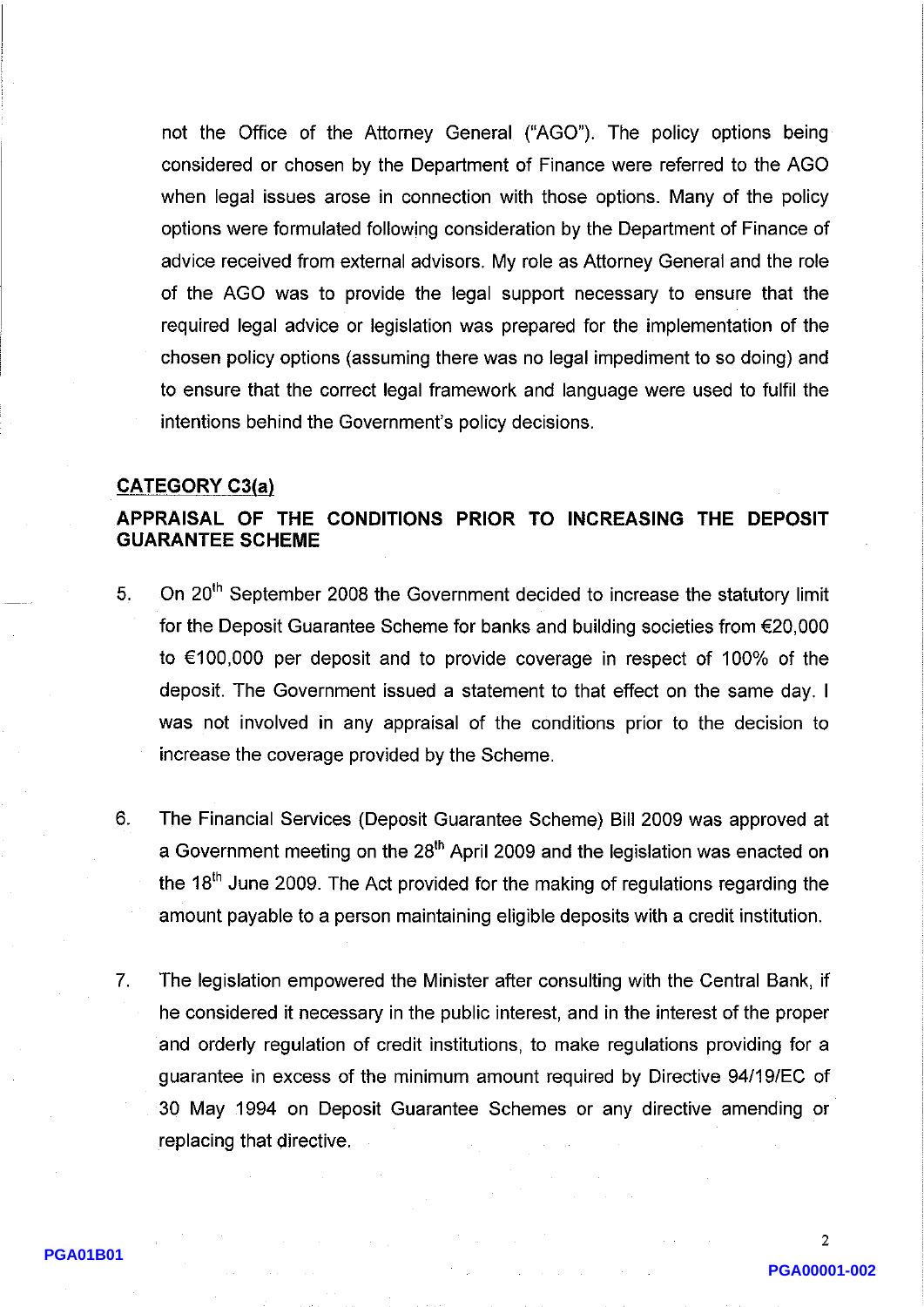8. In March 2009 Directive 2009/14/EC amended Directive 94/19/EC and required each Member State to increase its cover for the aggregate deposits of each depositor to €100,000 from 31<sup>st</sup> December 2010.

# **CATEGORY C3(b)**

# APPROPRIATENESS OF THE BANK GUARANTEE DECISION

#### Introduction А.

Before describing the events of the night on which the Government decided to 9. introduce the Bank Guarantee, it may be helpful to the Committee if I outline some features of the relevant legal framework:-

#### **Legal Framework** a.

- $10.$ The Credit Institutions (Financial Support) Act, 2008 ("The CIFS Act") authorising the Minister for Finance to provide financial support by way of guarantee or otherwise was enacted by the Oireachtas on the 2<sup>nd</sup> October 2008. The Act permitted the Minister to provide financial support either by way of individual agreement or by way of a scheme. The Act provided that when the Minister proposed to make a scheme, which he did to implement the Bank Guarantee, he was obliged to cause a draft of the proposed scheme to be laid before the Houses of the Oireachtas and was not permitted to make the scheme until a resolution approving the draft had been passed by each House. This provided the legal basis for the Guarantee Scheme until its expiration at the end of September 2010.
- $11<sub>1</sub>$ Section 2 of the Act set out the policy reasons that would justify the provision of financial support.
- Separately, it is of importance to emphasise that in order for any financial  $12<sub>1</sub>$ assistance (including the financial assistance intended to be provided by way of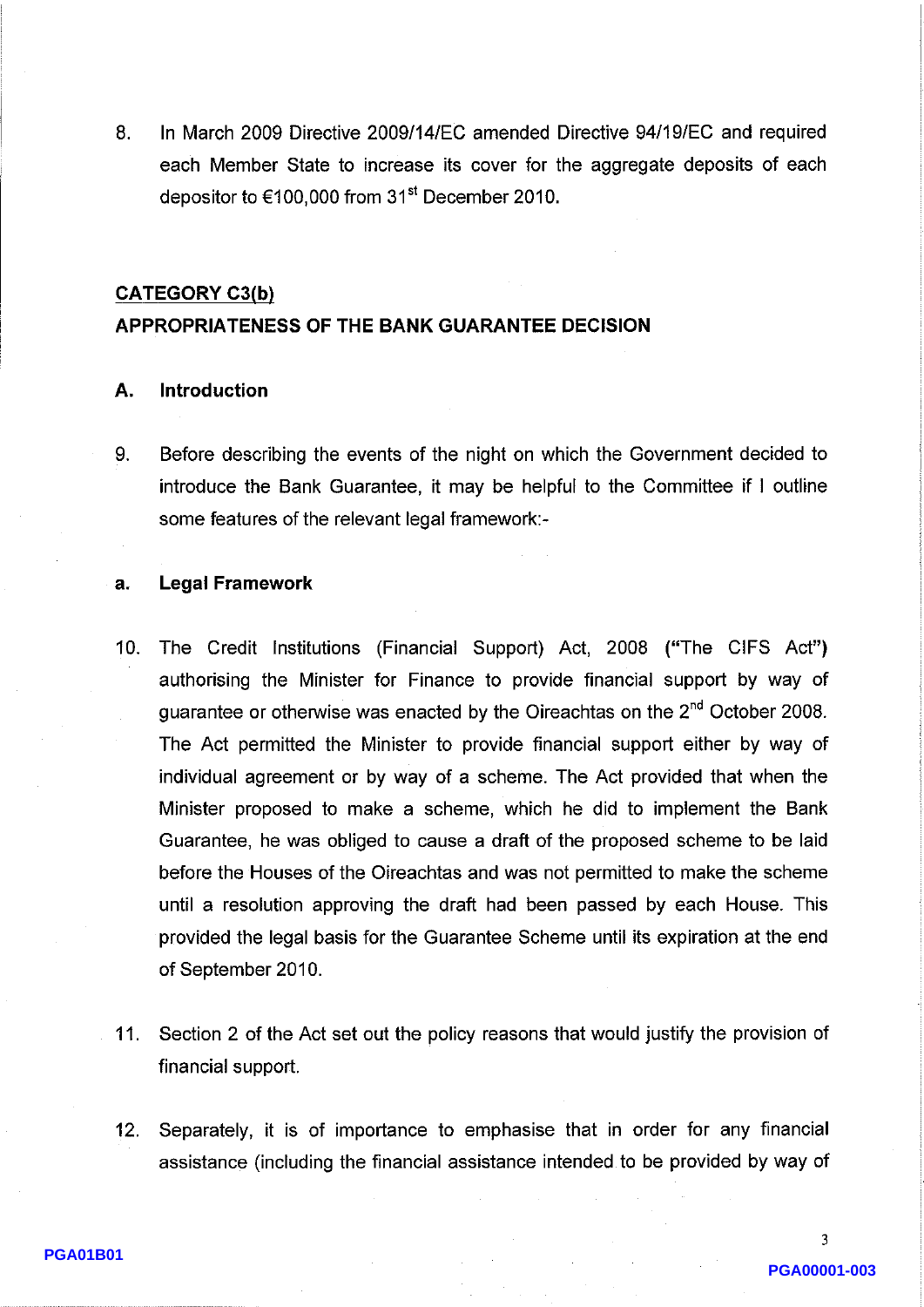guarantee) to comply with European law, it was necessary to notify the proposed Guarantee Scheme to the European Commission pursuant to Articles 87 and 88 of the EC Treaty. These Articles relate to the grant of state aid. Upon such notification, the European Commission is required to consider and decide whether the notified aid constitutes state aid and if so, whether it is compatible with the EC Treaty.

- 13. A notification of the proposed Guarantee Scheme was made to the European Commission in accordance with these provisions. The European Commission approved the Guarantee Scheme on the 13<sup>th</sup> October 2008. It did so on the express basis that the Guarantee Scheme was necessary to remedy a serious disturbance in the economy of a Member State, namely, Ireland. In its assessment of the Guarantee Scheme insofar as compatibility with the EC Treaty was concerned, the European Commission was obliged to consider various questions including whether the Guarantee Scheme was limited to the minimum necessary in scope and time having regard to the current exceptional circumstances. The European Commission delivered a favourable assessment of the Guarantee Scheme in relation to these issues. It noted the liabilities covered by the Guarantee Scheme and concluded that it was necessary and proportionate. The European Commission acknowledged that two years was the minimum period necessary for the Guarantee Scheme to safeguard financial stability and its decision required that the Guarantee Scheme be reviewed every six months in order to assess the continued requirement to maintain it.
- 14. On 15<sup>th</sup> October 2008 the terms of the Guarantee Scheme were published by the Government and it was formally approved by both Houses of the Oireachtas on the 17<sup>th</sup> October 2008.
- 15. On 20<sup>th</sup> October 2008 the Guarantee Scheme was introduced by way of Statutory Instrument (S.I. 411 of 2008) which set out the terms and conditions of the guarantee provided to the commercial banks.

PGA00001-004

 $\boldsymbol{\Delta}$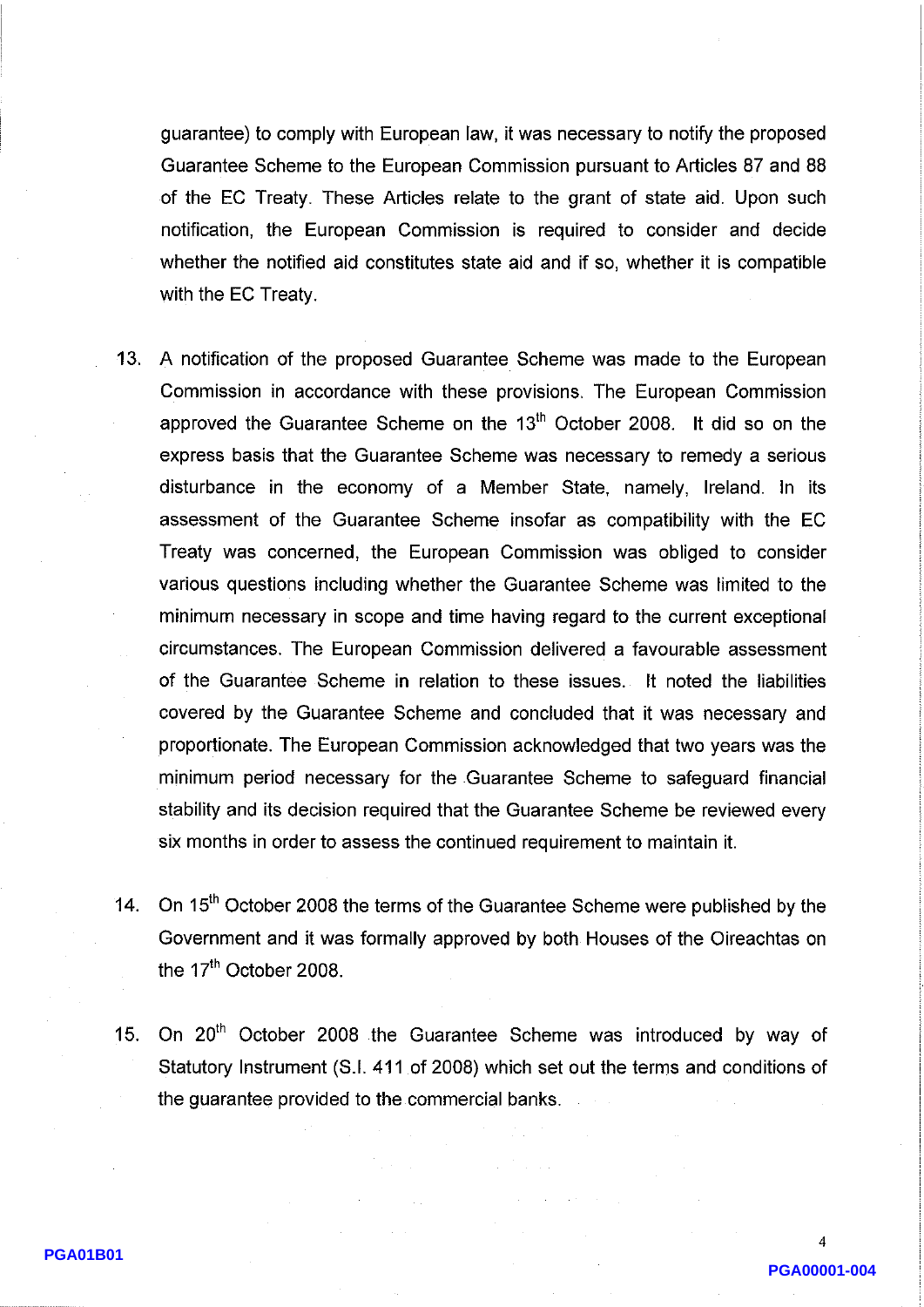On 29<sup>th</sup> October 2008 the Minister by Statutory Instrument, (S.I. No. 416 of 2008)  $16.$ specified the banks covered by the Guarantee Scheme.

#### The Events of 29th/30th September  $\mathbf b$ .

- I was present at a number of meetings in Government Buildings on the 29<sup>th</sup>  $17<sub>1</sub>$ September 2008 leading to, and resulting in, the decision of the Government to provide the Bank Guarantee. In the following paragraphs I set out a summary of my recollection of events at those meetings.
- On the afternoon of the 29<sup>th</sup> September the Minister for Finance informed me 18. that Allied Irish Banks ("AIB") and Bank of Ireland ("BOI") ("collectively the Banks") had requested an urgent meeting with him and the Taoiseach that night. The Minister asked if it would be possible for me to be present and I confirmed that I would attend.
- 19. I believe that I arrived at Government Buildings sometime after 8pm. I do not believe that I was present for the entire duration of the initial meeting between officials, advisors, the Minister for Finance and the Taoiseach and I do not know the time when those meetings began. I remember being present when the representatives of the Banks joined the meeting for the first time. I remained in Government Buildings until the conclusion of all the meetings. The only meetings which I attended were those which took place in the Taoiseach's Meeting Room. I remember leaving that room on a number of occasions during the night. In particular I left it on one occasion having been requested to ascertain the identity of the BOI subsidiaries which were to be considered for inclusion in the proposed guarantee. I was not present at any of the discussions which I understand took place between the Minister and the Taoiseach, (apart from those in the Taoiseach's Meeting Room), and which I believe took place in the Taoiseach's office.
- 20. I should record that the Minister and Taoiseach had the benefit of substantial briefings and advices provided by the Department of Finance, Merrill Lynch, the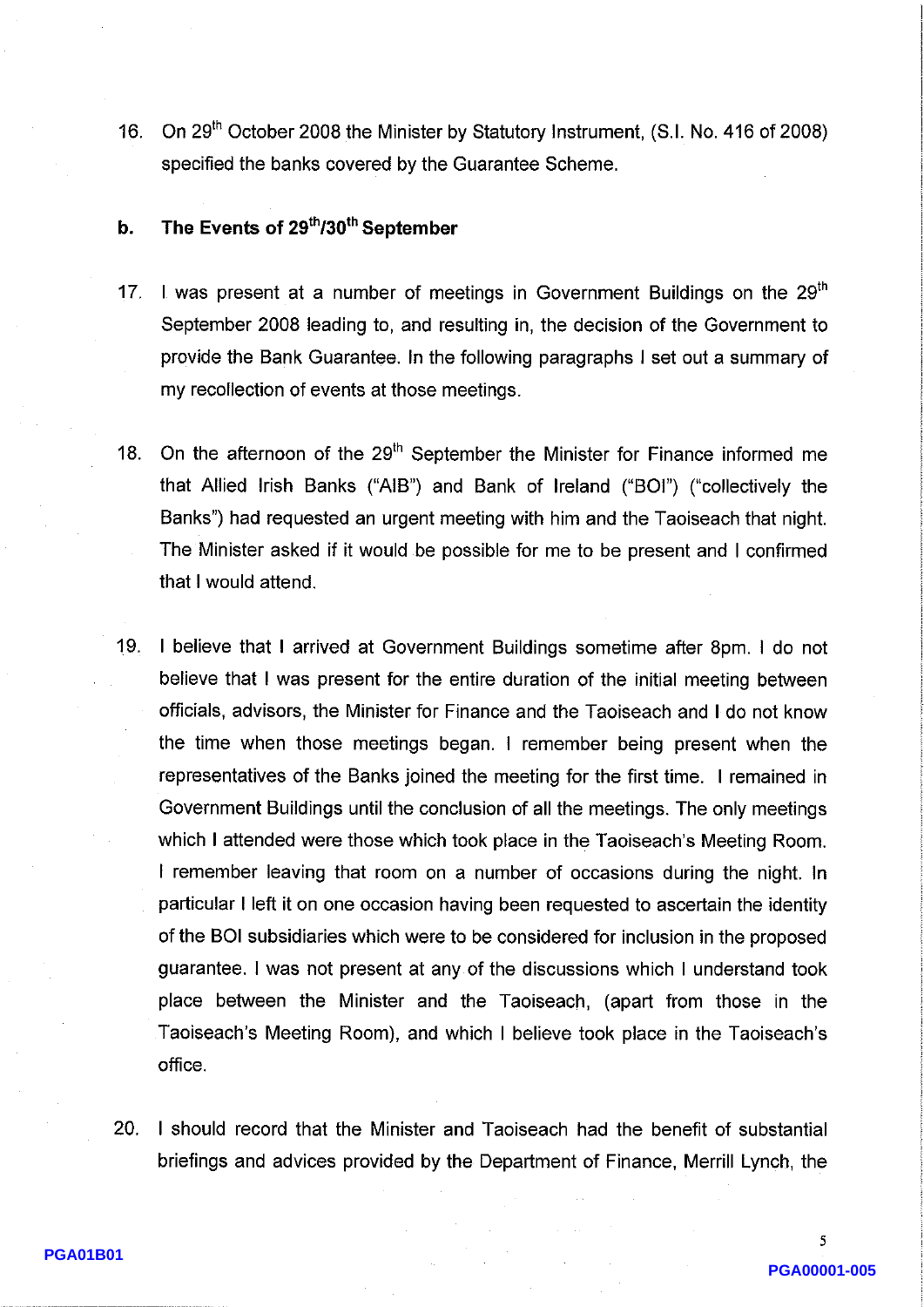Governor of the Central Bank, Mr. Hurley, the Financial Regulator, Mr. Neary and the NTMA in the days and weeks prior to the meeting. I had attended one relatively short meeting with the Minister, advisers and departmental officials a few days prior to the 29<sup>th</sup> September. Apart from what I learnt at that meeting, I had seen none of the expert advices and was not privy to the content of such advices, although I was aware of serious concerns about the commercial banks. I also attended the Cabinet meeting on the 28<sup>th</sup> September 2008.

- $21<sub>1</sub>$ The situation on that night was extremely grave. During that night the United States Congress had rejected the US bail-out plan (the Troubled Assets Relief Programme known as TARP) and financial and stock markets in the United States had gone into freefall. This was reflected in markets across the world and followed a week of major financial turmoil for very large and long-established credit institutions in the United States and across Europe. During the day Irish bank shares had been hit extremely hard. The financial markets in Ireland, Europe and elsewhere were extremely volatile. The substance of the conversation at the initial meeting before the Banks' representatives arrived, related to the fact that a general financial meltdown was then perceived as a real possibility. The Taoiseach and the Minister were apprised by Governor Hurley, and the Financial Regulator of their concerns about three financial institutions and about the imminent risk of systemic failure in the Irish banking system.
- $22.$ Governor Hurley reported that President Trichet had acknowledged to him that Europe was in completely uncharted waters. President Trichet had evidently made it clear that the Government should stand behind its banks, and that the banks were the State's responsibility. He confirmed that there was no European initiative which might remedy the position. Ecofin (Council of Finance Ministers) had declined to act and the European Central Bank ("the ECB") did not intend to take any initiative. While the ECB was due to meet on the 1<sup>st</sup> October, there was no basis for believing it would take any initiative that would alleviate the urgent crisis which had emerged. The advice of Governor Hurley and the Financial Regulator was that it was not possible for the Government to await the ECB meeting before taking action.

6 PGA00001-006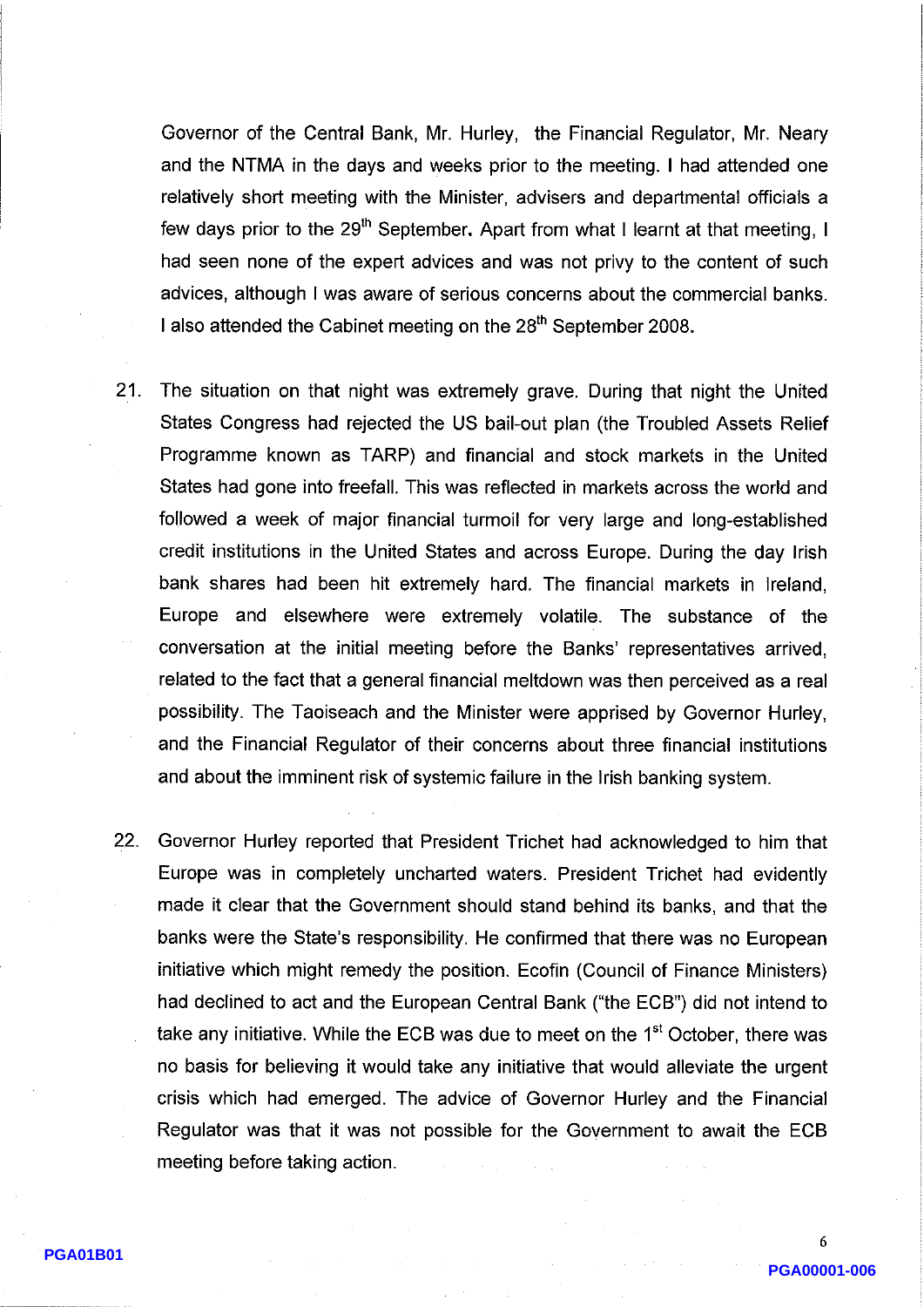- 23. Thus the Taoiseach and the Minister explored with Governor Hurley and the Financial Regulator whether the Government could delay any policy response and in particular whether it would be possible to await the outcome of the ECB meeting on the 1<sup>st</sup> October before making a decision. Governor Hurley and the Financial Regulator made it clear that this was not an option and that decisive action needed to be taken immediately. The liquidity problem was not only real but enormous and if not addressed would, in their view, have devastating consequences for the economy.
- 24. The Taoiseach and the Minister were informed that the State was facing the prospect that the collapse of any of the Irish banks could lead to a systemic collapse of the Irish banking system with a consequent devastation of the Irish economy. Very serious concern was expressed about the social effects of any bank collapse. There was a particular fear of a run on the banks which obviously would have had disastrous consequences.
- $25.$ Later in the night Governor Hurley indicated that a failure to act, or a decision to allow any bank to collapse would set Ireland back 25 years and that it could take that period to recover from the setback.
- 26. The problem was presented to the Taoiseach and the Minister in a context where it was the Irish banks which were experiencing specific and fundamental difficulties, quite different from those being experienced by banks elsewhere. The international perception of the Irish banks was reflected in the difficulties they had in obtaining money on the money markets. In particular it was stated that there had been huge financial outflows of deposits from the Irish banks.
- 27. At approximately 9:30pm the representatives of the Banks joined the meeting and confirmed that the position was as bad as the Government believed and indeed was worse in specific respects. It was stated that if immediate action were not taken before the opening of the stock markets on the following morning the consequences could be horrific. They also explained that the Banks were, for

7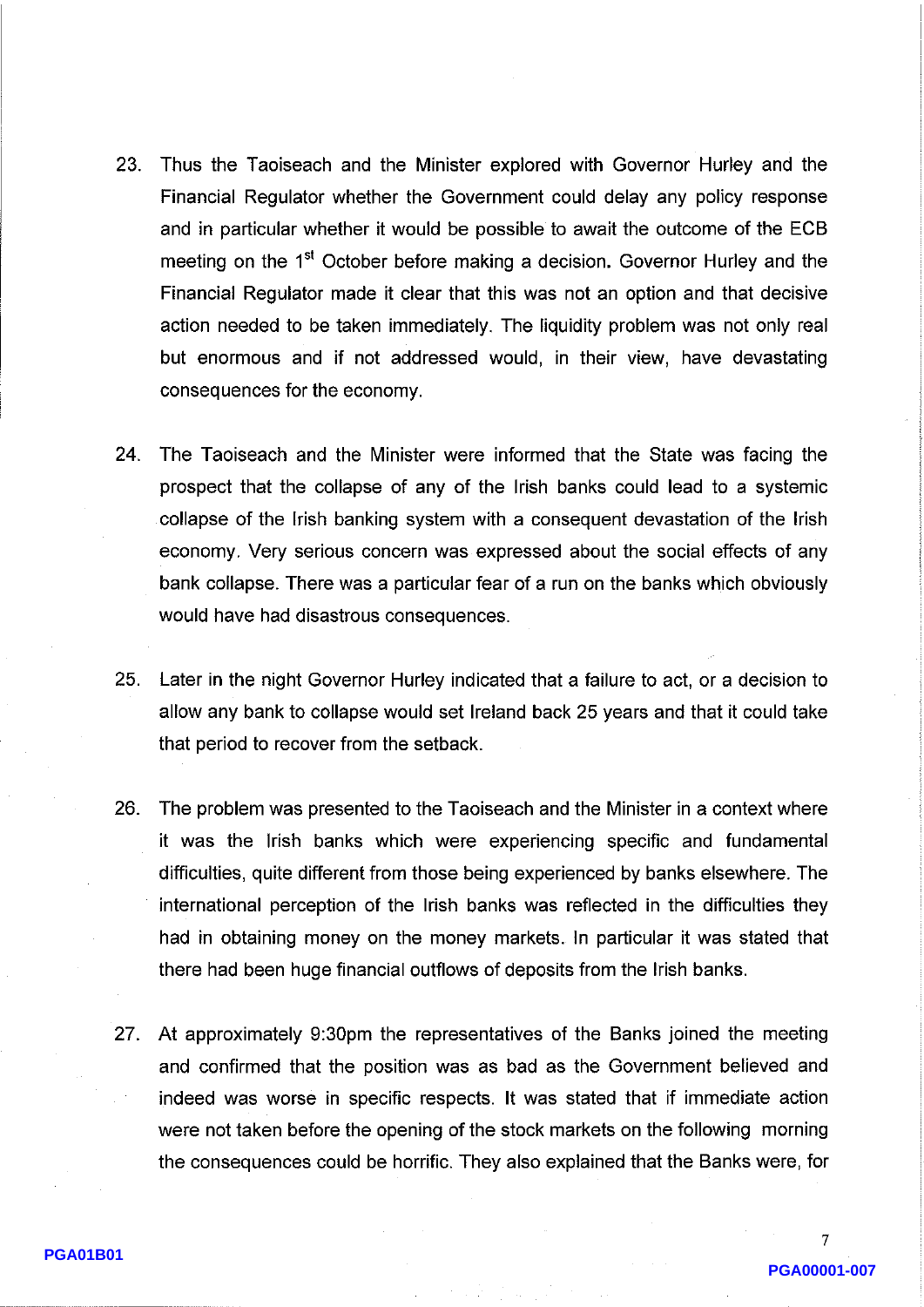the first time, experiencing difficulty in getting overnight funds and that the international money markets had decided that Irish banks were to be avoided. The meeting was informed that the message from the money markets was that Ireland should be scrubbed from the list (of countries to invest in) and that investments should be made elsewhere. The money markets were, according to the Banks, saying "no quote for Ireland".

- 28. The Banks suggested that Anglo Irish Bank Corporation ("Anglo") and Irish Nationwide Building Society ("INBS") should be nationalised. The Banks also sought a Government guarantee. The Banks expressed a concern that extending the guarantee to the other weaker banks would undermine the credibility of the guarantee. There was however a real concern about the effects of nationalisation on the other banks in a context where there was a fear that the financial markets would not sufficiently differentiate between Anglo and the other Irish banks. The basis for that concern was the fact that the six Irish domestic banks were perceived by the market as having a very significant (and in some cases, enormous), property exposure and consequently were perceived to carry a very high bad debt risk.
- 29. After the Banks left the first meeting the position was considered further. In this context the possibility of nationalising Anglo with a guarantee for the remaining credit institutions was discussed. However there remained a real concern about the contagion effect of nationalising Anglo. The very negative consequences which had flowed from the decision by the United States Government not to support Lehmans were obvious to all present. The Financial Regulator confirmed that none of the Banks were insolvent but stated that Anglo was illiquid and if that illiquidity were not immediately addressed Anglo would fail. The use of Emergency Liquidity Assistance (ELA) was also discussed and considered.
- The possibility of giving a less extensive guarantee was explored at some length 30. and in particular the possibility of not extending the guarantee for two years was considered. The draft of the guarantee prepared on behalf of the Government did

 $\mathbf{R}$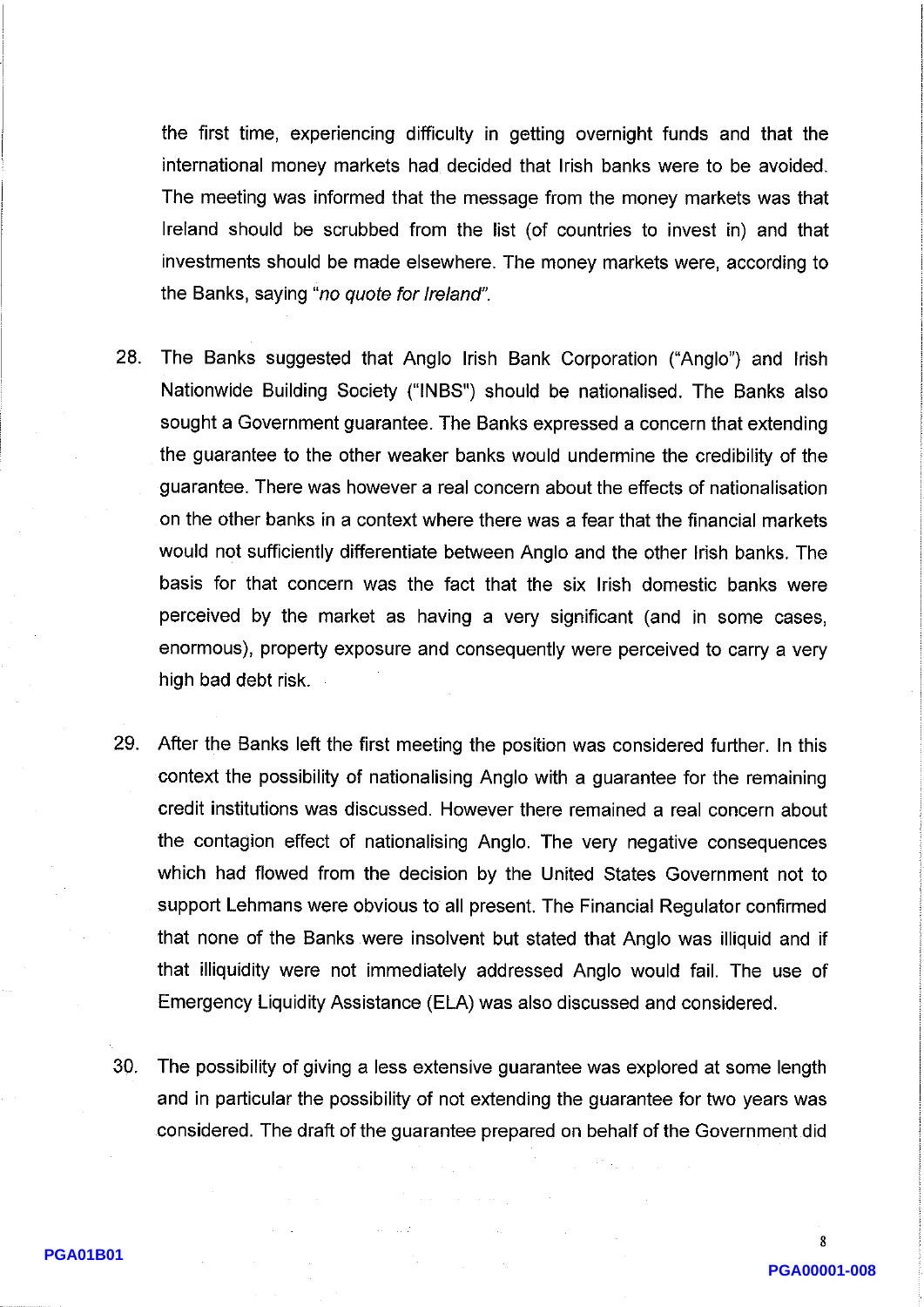not provide for a two-year guarantee. The Banks however made clear their belief that anything short of a two-year guarantee would not have the desired effect.

- $31.$ The Taoiseach and the Minister very carefully considered the option of providing a much shorter guarantee. They specifically considered the possibility of providing for the termination of the guarantee by giving six months notice. However there was a concern that this would impair the effectiveness of the guarantee. The advice given to the Taoiseach and the Minister was that the time period proposed by the Banks was probably the minimum required to facilitate the obtaining of money in the markets. There was a concern that the "one shot", which they were advised they had, might miss its target. The Banks' representatives had expressed the view that if the Government statement provided for a termination of the guarantee when it was no longer necessary, or following a notice period, this would not allay the fears of the market. In practical terms, the market would be left with uncertainty which would arise because the Government would be declaring an intention to terminate the guarantee when it was no longer necessary, and the market would have no idea as to when the Government might consider that it was no longer needed. The concern was that any deviation from certainty carried unquantifiable and enormous risks and that if the attempted solution did not work, there might not be another opportunity to save the financial system.
- 32. It was emphasised by Governor Hurley and the Financial Regulator that the Government would get one shot at reassuring the markets. If that failed, not only would the immediate consequences be devastating but it would be difficult to fashion any later solution that could remedy the situation in an acceptable manner. The Taoiseach and Minister were advised that it was not an option to test the market with a more restricted guarantee and then, if that did not work, to attempt to strengthen the guarantee. The advice was that such action would have destroyed the credibility which was essential to the success of the proposed measure.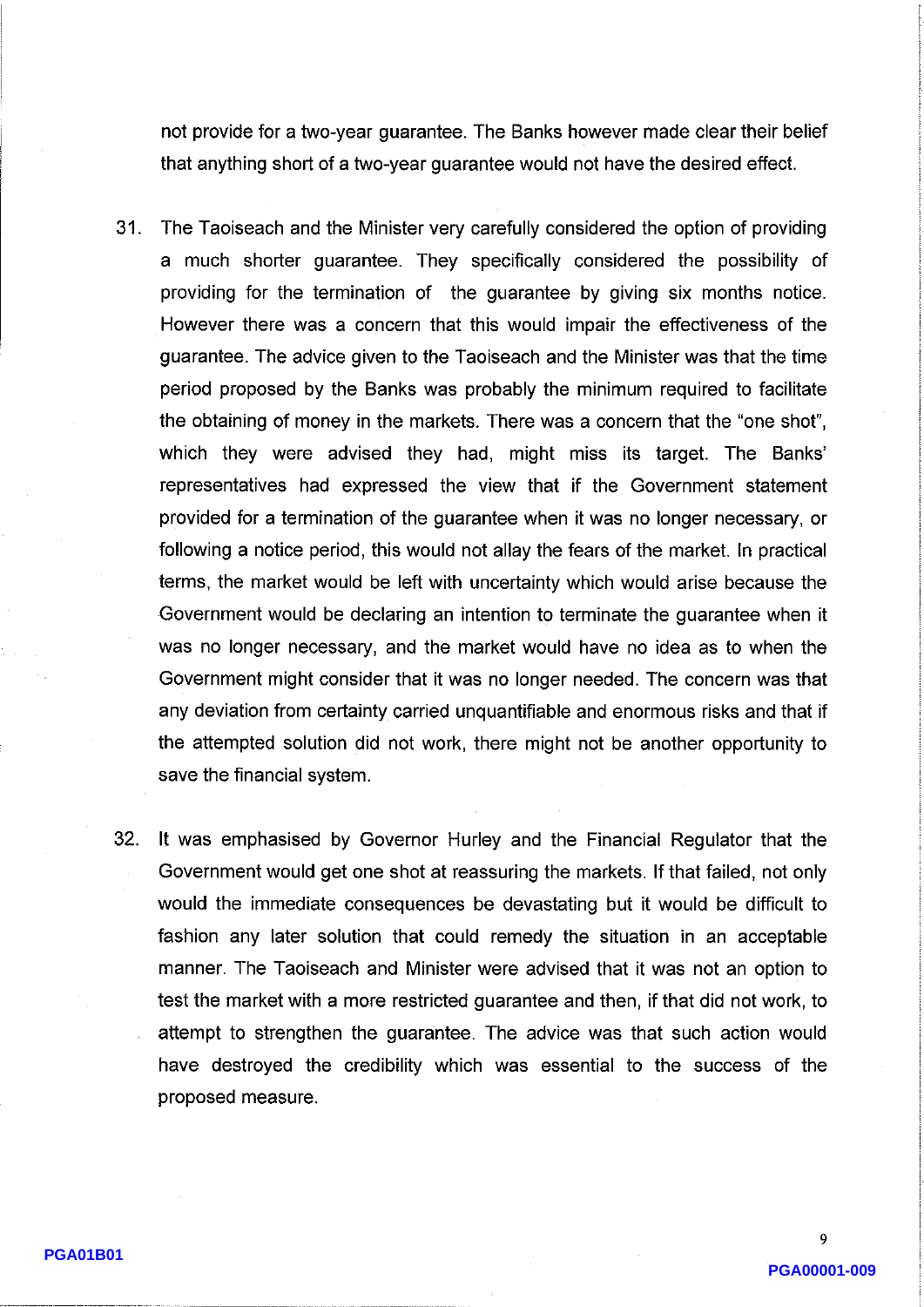- $33<sub>1</sub>$ The Banks had also expressed concern about the difficulty in taking action which would reassure the market and stressed (as did Governor Hurley and the Financial Regulator) the importance of making sure that whatever action was taken was effective.
- 34. It was also very clear from the advice provided by Governor Hurley and the Financial Regulator that if the desired effect was not achieved Ireland would be left in an even more precarious position. They were of the view that the matter had to be given the Government's best shot and the Financial Regulator even talked about a possibility, rather than a probability, that the proposed action would be effective. It was pointed out that there was no option which did not carry serious risks and the State could not walk away from the problem.
- 35. The Banks' views with regard to the type of guarantee that would be required to reassure the market were discussed and these views were taken into account in the statement prepared for issue to the markets.
- There was a further meeting with the Banks later that night. I believe that it was 36. at a later meeting that the Banks were requested to provide a loan to Anglo and agreed to do so. I cannot be certain at which of the meetings with the Banks the discussion on a number of the matters referred to above took place. I believe however that the financial market conditions, the extent and nature of the threat to the financial system and the consequent risks, were discussed at the first meeting with the Banks.
- During the night there was a discussion about the inclusion of dated  $37<sub>1</sub>$ subordinated debt (Lower Tier 2) within the suggested guarantee. Concern was expressed about the inclusion of such debt. I remember in particular such concern being expressed by Governor Hurley and by officials in the Department of Finance. I believe BOI favoured its inclusion. Following a consideration of the matter it was decided that it was, on balance, safer to include this debt in the guarantee, largely because of a fear that if there were any uncertainty as to the extent of the guarantee, it might not have the desired effect. There was also a

PGA00001-010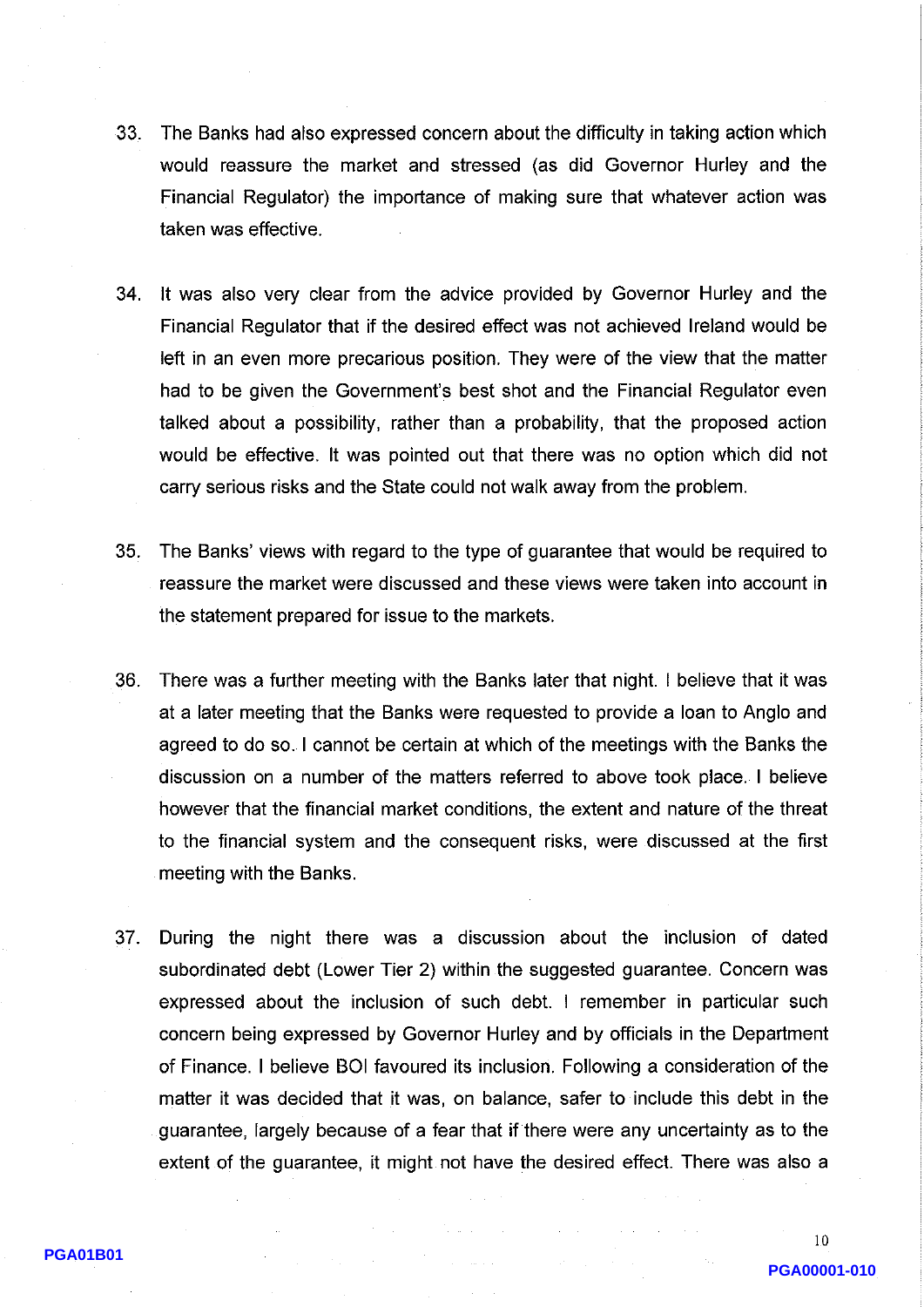discussion of what other debt should be covered by the guarantee. The consideration of these matters took place against the background of a very real fear that if the option chosen were not effective there could be a bank run which, once started, might be impossible to stop.

- 38. Central to all discussion was the difficulty in predicting the reactions of financial markets which were outside of everybody's control. The predominant concern was that once the markets opened the following morning things would get out of control, there would be a run on the banks and it would be too late for the Government to intervene to save the financial system.
- 39. Ultimately a decision was made to provide a guarantee and a decision was also made about the debt to be covered by the guarantee. Once these decisions were made it was necessary to prepare the announcement to the markets which would reflect these decisions. There was a particular concern to ensure that the tone and content of the announcement would achieve the Government's objective and that it was absolutely clear from the announcement that the guarantee would be subject to terms and conditions to protect that taxpayers' interest.
- Early on the morning of the  $30<sup>th</sup>$  September at the conclusion of the meetings. 40. discussed below, the Taoiseach and Minister for Finance recommended to an incorporeal Cabinet Meeting that the Government should make an announcement prior to the opening of the markets later that morning, saying that it had decided to put in place a guarantee to safeguard the Irish banking system. Following a Government decision to that effect, the statement was duly issued. The legislation referred to earlier above was then introduced.

## **CATEGORY C4(a)**

#### DECISION TO NATIONALISE ANGLO 2009. A **REVIEW OF THE** IN. **ALTERNATIVES AVAILABLE AND/OR CONSIDERED.**

41. Some months after the Guarantee, in January 2009, following a decision not to go ahead with a proposed investment of  $\epsilon$ 1.5 billion in preference shares, the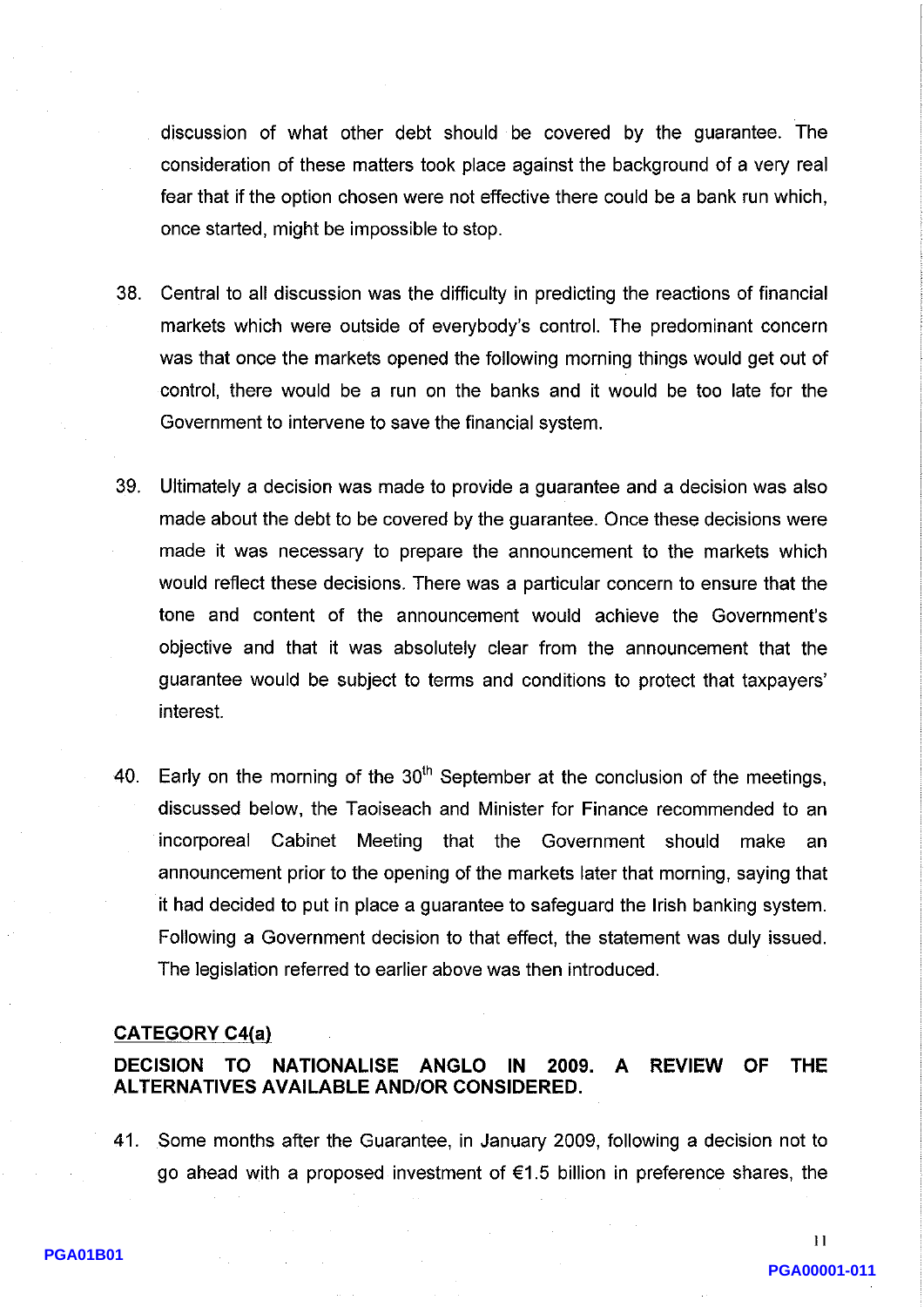AGO received instructions that Anglo was to be nationalised. Nationalisation provided the State with full control over Anglo in circumstances where an injection of capital was required and serious governance issues had emerged. The European Commission raised no objections, under the EC Treaty state aid rules, to the change of ownership of Anglo because it took the view that no further aid was being granted to Anglo beyond the guarantee already in place.

- 42. Nationalisation had to be effected in a manner which did not trigger an event of default under any of the bonds. That would have had very serious consequences for Anglo and ultimately the State (on foot of the Guarantee Scheme).
- 43. It was also necessary to ensure, in order to protect the State's finances, that there were elaborate and detailed procedures for the assessment of any compensation that might be due to shareholders. In particular, it was necessary to ensure that any assessment of compensation would take account of Anglo's true financial situation and would not reflect any value arising from State support.

# **CATEGORY C4(b)** ESTABLISHMENT AND OPERATION AND EFFECTIVENESS OF NAMA

- 44. I was requested on the  $2^{nd}$  April 2009 to advise on any legal impediments to the setting up and operation of the proposed National Assets Management Agency ("NAMA") and also on the legal issues that would arise if NAMA were set up. I provided those advices on the  $6<sup>th</sup>$  April 2009. Following the decision of the Government to set up NAMA, my office was required to produce the legislation as a matter of urgency. There were no legal precedents for the establishment of NAMA.
- 45. The Government decided that there should be a public consultation on the proposed legislation in order to afford interested parties an opportunity to comment on it. To enable such consultation to take place I was requested to have a draft of the Bill available by the end of July. It was intended that the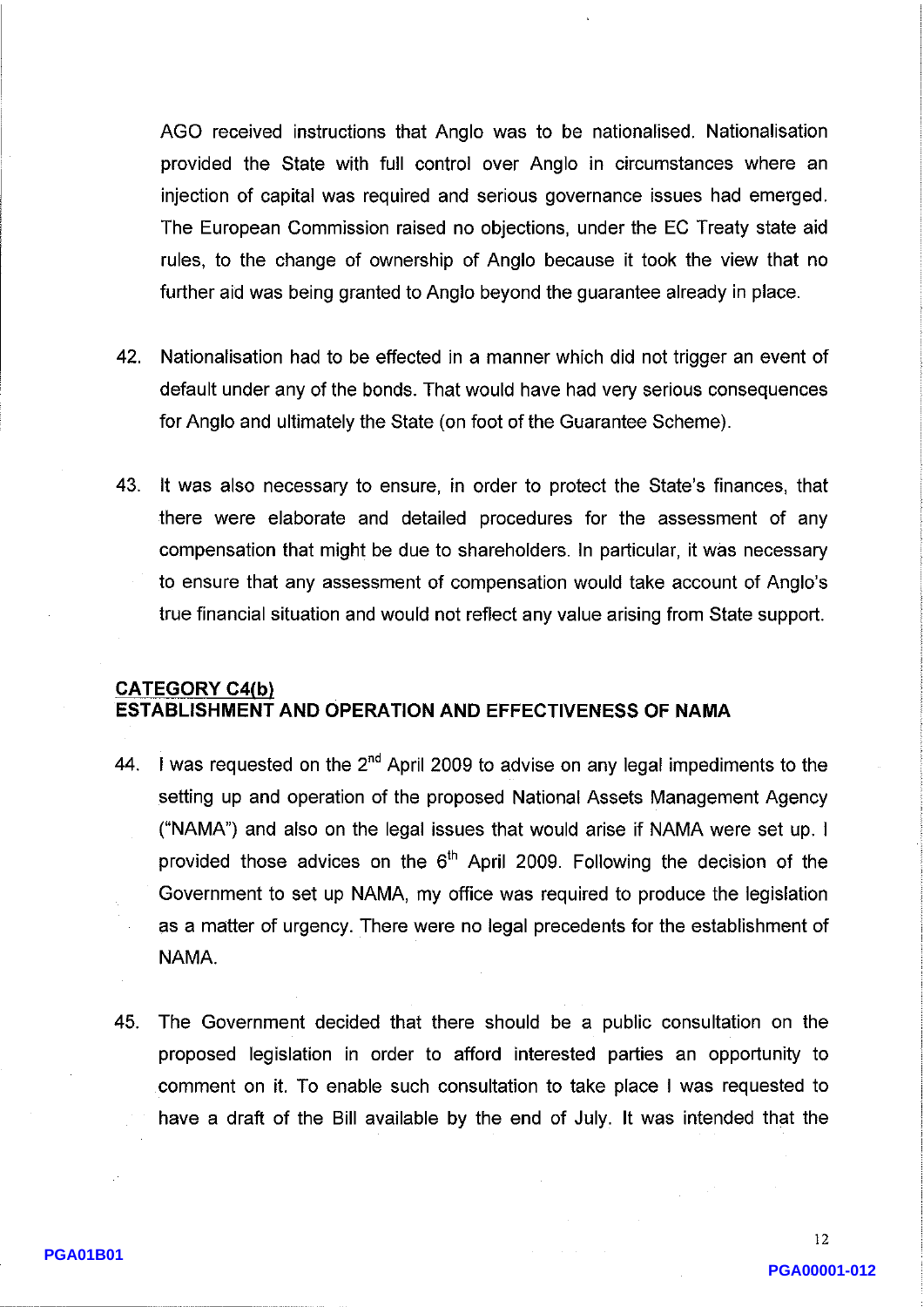consultation would take place during August. The draft Bill was published on the 30<sup>th</sup> July.

- Subsequent to the expiration of the consultation period, the legislation was 46. finalised and introduced into the Oireachtas on the 8<sup>th</sup> September 2009. It was enacted on the 22<sup>nd</sup> November 2009.
- 47 The NAMA legislation had to address many complex and novel matters. In particular the legislation had to ensure that, the legal structures would facilitate NAMA's efficient operation; the protection of the taxpayer; that NAMA had sufficient powers to acquire the bank assets intended to be covered by the legislation, together with all relevant securities in relation to the loans being acquired. From a legal perspective I believe NAMA's objectives were achieved.

#### **CATEGORY C4(c)**

# DECISION TO RECAPITALISE ANGLO, ALLIED IRISH BANKS ("AIB"), BANK OF IRELAND ("BOI"), EDUCATIONAL BUILDING SOCIETY ("EBS"), PERMANENT TSB ("PTSB") AND THE ALTERNATIVES AVAILABLE AND/OR CONSIDERED

- 48. The decisions to recapitalise were made by the Government following the inability of the credit institutions concerned to raise capital. The CIFS Act, 2008 initially provided the necessary legal authority to effect such recapitalisation. Later recapitalisations were done pursuant to the Credit Institutions Stabilisation Act 2010 ("the CISA Act").
- 49. So far as the Anglo Promissory Notes are concerned, the mechanism was used to provide the necessary capital to Anglo to enable it to meet its capital requirements. The use of Promissory Notes enabled the Government to provide the necessary financial support without an immediate cash injection.
- 50. From a legal perspective, if no financial support had been provided, Anglo could not have met its capital requirements and would almost certainly have defaulted in its obligations, thereby triggering the guarantee.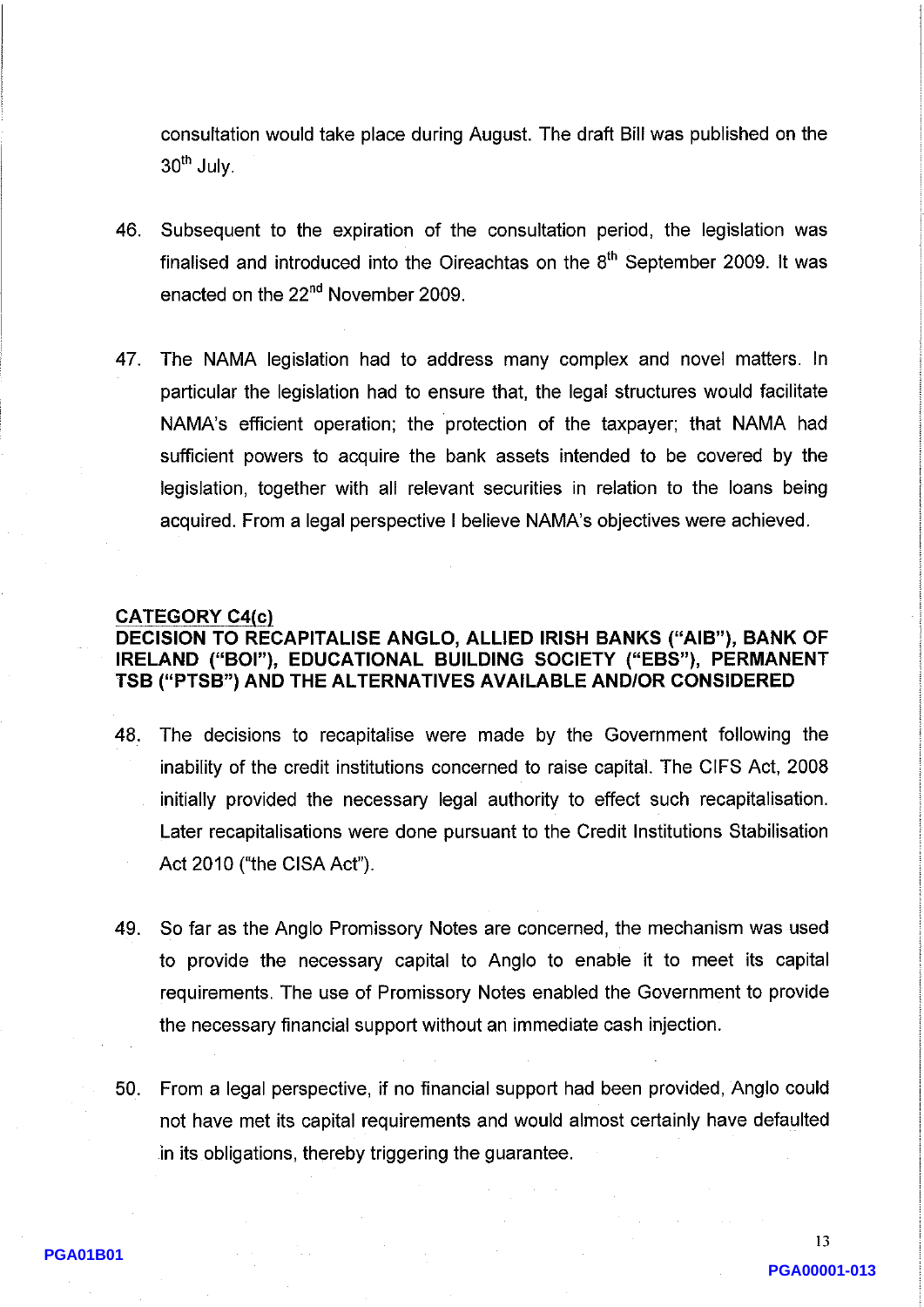## **CATEGORY C4(d)**

# CISA - EFFECTIVENESS OF THE ACTIONS TO MERGE AIB AND EBS, ANGLO AND INBS AND DEPOSIT TRANSFERS

- 51. From a legal perspective these actions were fully effective. The CISA Act provided the legal basis for the actions to be taken. The legislation provided for the involvement of the Court in making the orders required to effect all transactions and resolution measures provided for under the CISA Act. The CISA Act also conferred certain limited powers on the Minister, such as the power to impose a requirement on a credit institution to achieve the purpose of the CISA Act, which could be exercised without a court order.
- $52.$ The CISA Act addressed the risk that resolution actions (and other actions provided for therein) would trigger an event of default under the bonds or be claimed to have so triggered such an event.
- 53. In particular section 61 of the CISA Act addressed this issue in conjunction with sections 7(3) and 9(3). The effect of these provisions was that if the Court were satisfied that the Minister made the proposed order or part of it, with the intention of preserving or restoring the financial position of a credit institution, the Court could declare that the relevant order or the relevant part of it, was a reorganisation measure for the purposes of Directive 2011/24/EC on the reorganisation and winding up of credit institutions (the "CIWUD Directive"). The CIWUD Directive facilitates reorganisation measures by providing for their legal effectiveness in other Member States.
- 54. The inclusion of such a declaration in a court order meant that the protection of the CIWUD Directive could be obtained because the courts of other Member States would be bound to respect the reorganisation measure. These statutory provisions therefore were essential for protecting the relevant credit institutions and ultimately the State, (so far as the guaranteed obligations were concerned), from the consequences of an event of default.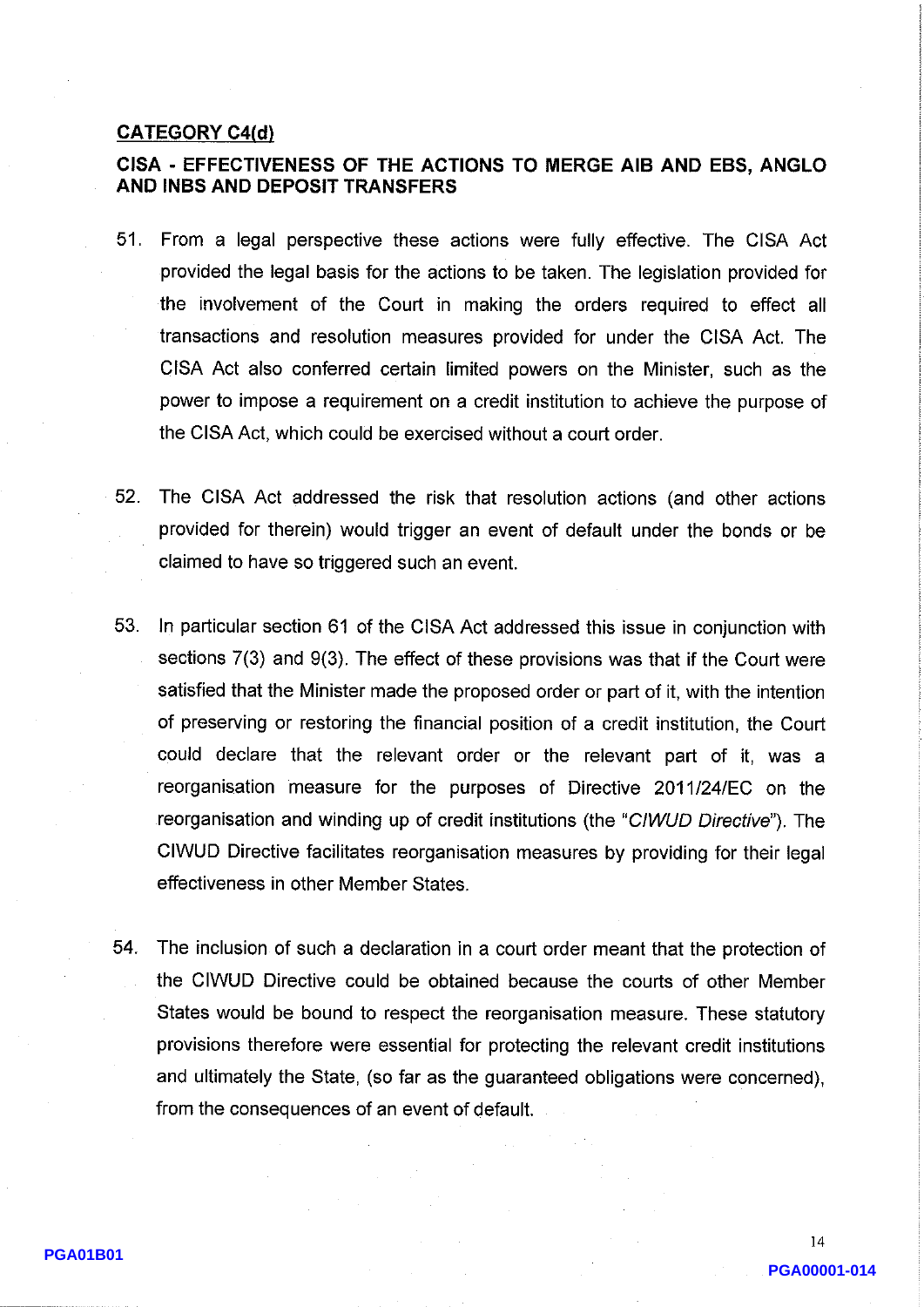## **CATEGORY C5(a)**

#### EUROPEAN UNION ("EU") INTERNATIONAL MONETARY FUND  $(''IMF")$ EUROPEAN CENTRAL BANK ("ECB") PROGRAMME OF ASSISTANCE

- 55. The Government was very concerned about achieving the best possible terms, from the Troika. In particular there was a concern to protect Ireland's legal autonomy pursuant to the European Union Treaties in relation to its corporation tax rate.
- 56. The EU/IMF Programme of Financial Assistance provided for a significant number of legal measures. The most pressing measure was the CISA Act which was intended to provide a legal basis for altering the rights of subordinate bondholders. The CISA Act was also essential to enable the further urgent recapitalisation of AIB on the 23<sup>rd</sup> December 2010.

### **CATEGORY C5(b)**

THE LIQUIDATION OF IRISH BANKING RESOLUTION CORPORATION ("IBRC"), THE PROMISSORY NOTES, RE-FINANCING AND THE RELATIONSHIPS WITH THE ECB.

57. I was no longer in office when these events took place.

## **CATEGORY C7(a)**

# OPTIONS FOR BURDEN-SHARING DURING THE PERIOD 2008 - 2013

58. This category raises some issues covered by my obligation of confidentiality. I can say however that the CISA Act provides for a form of burden-sharing, and that there was no fundamental legal or constitutional impediment to introducing legislative measures to provide for further burden-sharing.

#### **CATEGORY C7(b)**

ROLE OF THE EUROZONE AND INTERNATIONAL PARTNERS IN THIS **DECISION.** 

59. See response to the preceding category.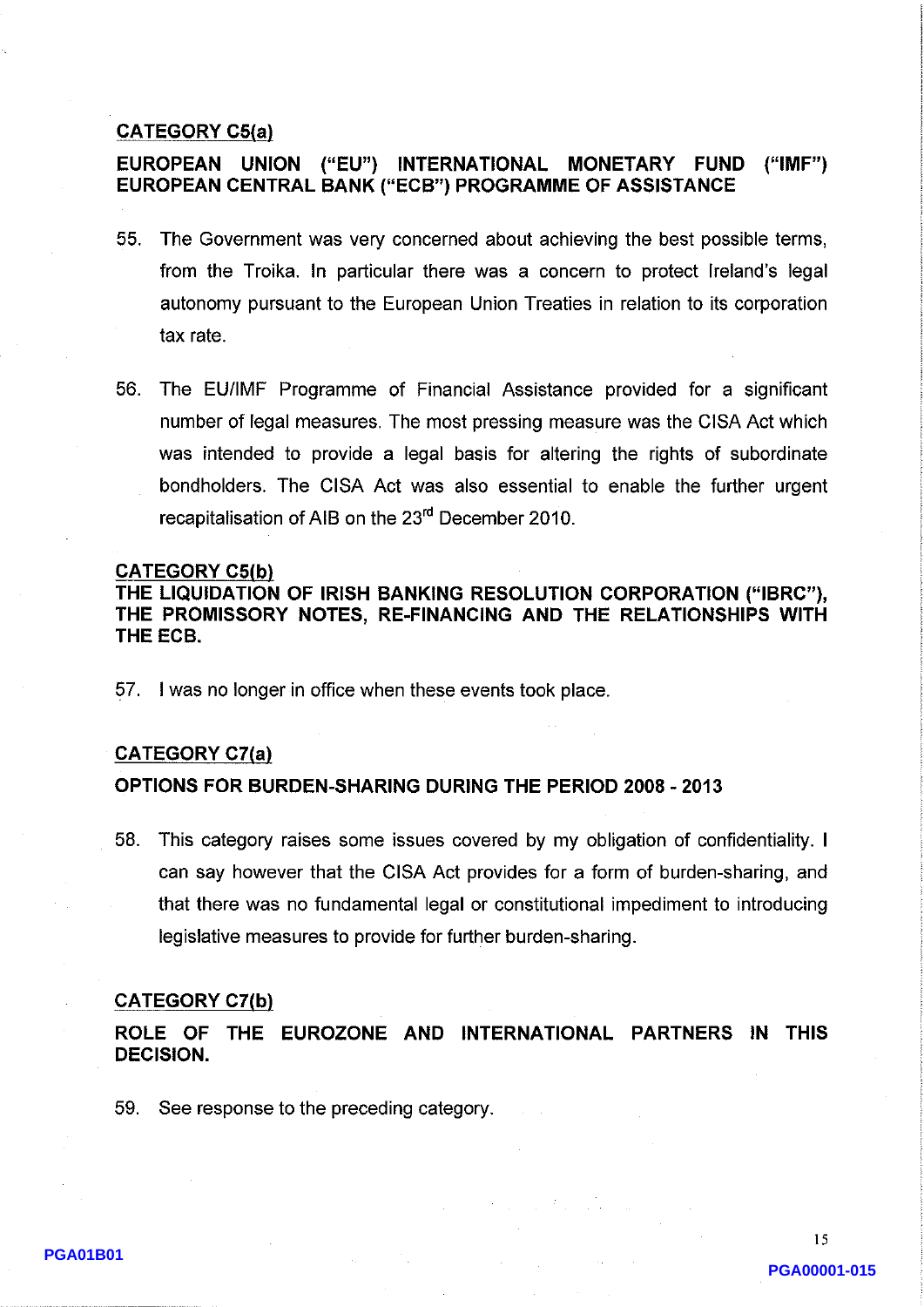### **CATEGORY R1(a)**

# APPROPRIATENESS OF THE REGULATORY REGIME

- 60. Significant lessons have been learned from the financial and sovereign debt crises and undoubtedly the regulatory regime governing credit institutions in Ireland and indeed elsewhere has been changed to reflect those lessons. These changes included the enactment of the Central Bank Reform Act 2010 which created a single fully integrated Central Bank of Ireland Commission.
- 61. Many countries did not have bank resolution regimes at the start of the financial crisis. By way of example, Denmark introduced resolution legislation in October 2008. The United Kingdom introduced its Banking Act on 12<sup>th</sup> February 2009. Prior to that the United Kingdom did not have a permanent statutory regime for dealing with failing banks but the Banking (Special Provisions Act) 2008 provided limited resolution powers enabling the UK Government to nationalise high street banks in an emergency and to make provision for the subsequent transfer of a nationalised bank to a buyer. The 2008 legislation was passed as a direct response to the Northern Rock crisis. Germany introduced its Bank Restructuring legislation on 14<sup>th</sup> December 2010 and it entered into force on 1<sup>st</sup> January 2011. Ireland introduced the CISA Act on 21<sup>st</sup> December 2010. Spain adopted laws in August 2012 paving the way for a state owned bank to help clean up the country's banking sector and providing for a framework to wind down failing banks. On 18<sup>th</sup> July 2013 France adopted Law No. 2013-672 providing for the separation and regulation of banking activities and for various resolution powers.
- 62. It should be borne in mind that resolution regimes can take various forms including providing for nationalisation, bridge banks, special management and burden-sharing.
- 63. The crises have disclosed significant deficiencies in the European legal order relating to the issue of financial stability which have only been addressed in recent times.

16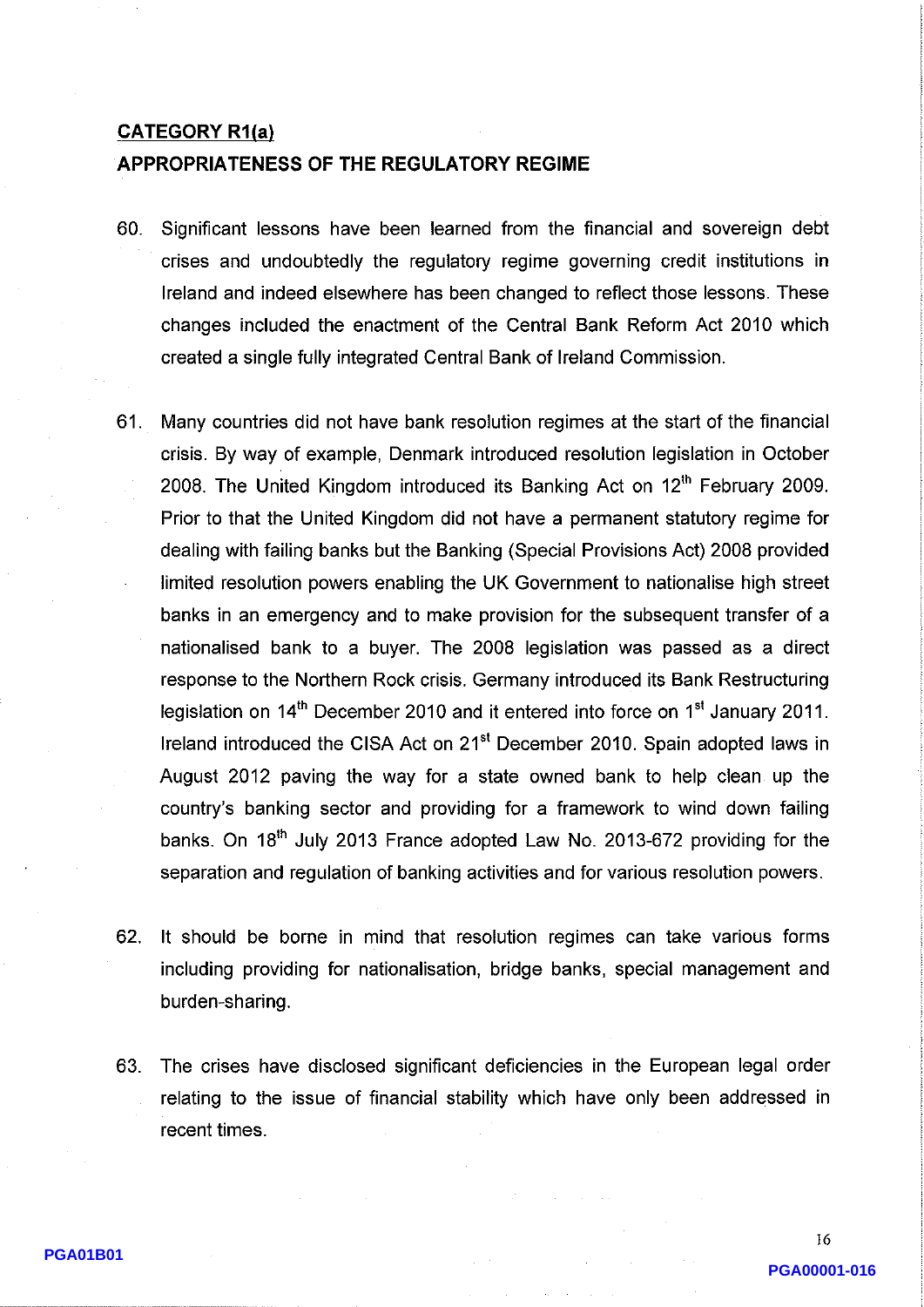- 64. From the outset there was a serious deficiency in the legal architecture of monetary union as provided for in the Maastricht Treaty. Under the European Monetary Union, monetary policy became the exclusive preserve of the European Central Bank ("ECB") but responsibility for maintaining the stability of the national financial system remained exclusively within each Member State.
- 65. That division of responsibility at a European level, coupled with the absence of robust European legal structures and arrangements for addressing threats likely to give rise to a financial crisis, and for addressing the consequences of any such crisis ultimately created considerable difficulties. This was particularly so when it might have been foreseen that a financial crisis in one Member State had the potential for contagion across the systems of other Member States.
- 66. The absence of such European structures and arrangements magnified the difficulties faced by Member States and in particular smaller Member States in dealing with threats to their entire financial system, which were not confined to particular credit institutions.
- 67. European-wide structures not only provide for legal certainty but also minimise the risk of successful legal challenge to measures which are necessary for addressing the crisis. In addition, the existence of European-wide systems provide ex ante certainty to markets, creditors, and debtors, and provide preexisting mechanisms to address potential sources of financial instability at an early stage. The existence of a European wide system also helps reduce the risk of unintended consequences from the exercise of resolution powers.
- 68. It should be noted that back in 2008 the response by European Institutions and Members States was slow. It was not until October 2010 that the Basel Committee on Banking Supervision issued a consultative document on burden sharing. This followed a "Round Table on Debt Write-Down as a Resolution Tool" conducted by the European Commission in September 2010.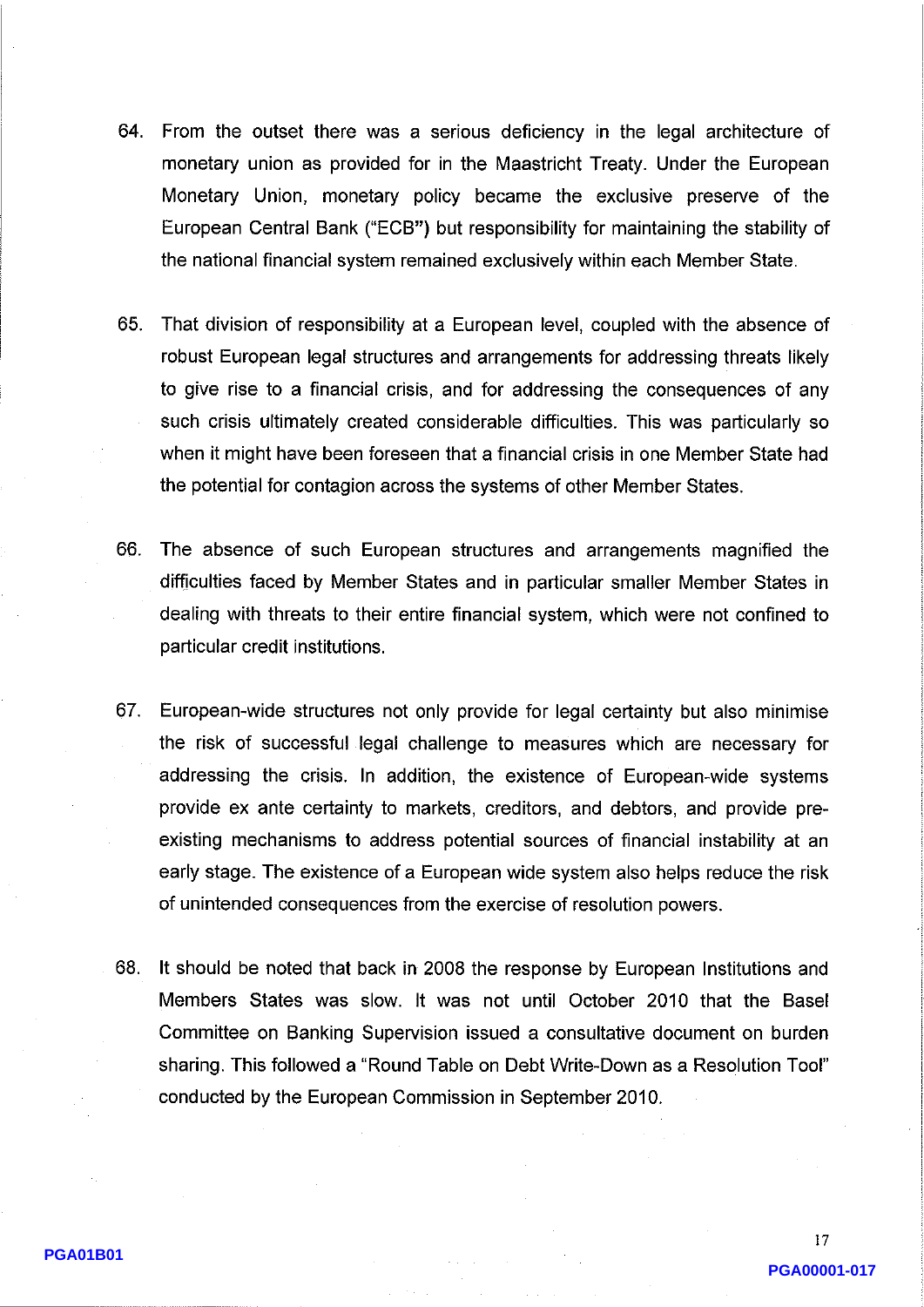69. The recent introduction of Directive 2014/59/EU (establishing a framework for the recovery and resolution of credit institutions and investment firms), (The Banking Recovery and Resolution Directive - "BRRD"); Regulation EU 806/2014 (establishing uniform rules and a uniform procedure for the resolution of credit institutions and certain investment firms in the framework of a single resolution mechanism and a single resolution fund) ("SRM"); Council Regulation EU No. 1024/2013 (conferring specific tasks on the European Central Bank concerning policies relating to the prudential supervision of credit institutions) and Regulation EU 468/2014 of the European Central Bank (establishing the framework for cooperation within the single supervisory mechanism between the European Central Bank and national competent authorities and with national designated authorities) ("SSM"), go a very long way to remedying the significant deficiencies referred to above.

# **CATEGORY R4(a)** APPROPRIATENESS OF THE EXPERT ADVICE SOUGHT, QUALITY OF ANALYSIS OF THE ADVICE AND HOW EFFECTIVELY THIS ADVICE WAS USED.

70. I am not in a position to make any specific comments on the appropriateness of the expert advice sought and obtained by the Government in connection with matters of policy. On certain occasions this expert advice (or extracts therefrom) would be furnished to the AGO in conjunction with a request for legal advice or legislation. However no input from the AGO was required in relation to any such expert advice which was merely furnished as part of the Department of Finance's instructions seeking legal advice.

### **CATEGORY R4(c)**

#### **APPROPRIATENESS AND CONSIDERATION OF THE RESPONSE TO CONTRARIAN VIEWS (INTERNAL AND EXTERNAL).**

71. This category appears to relate to policy matters which were outside my area of responsibility. Were they matters for which I had responsibility, they would also give rise to issues of client confidentiality. However, I can say that in those